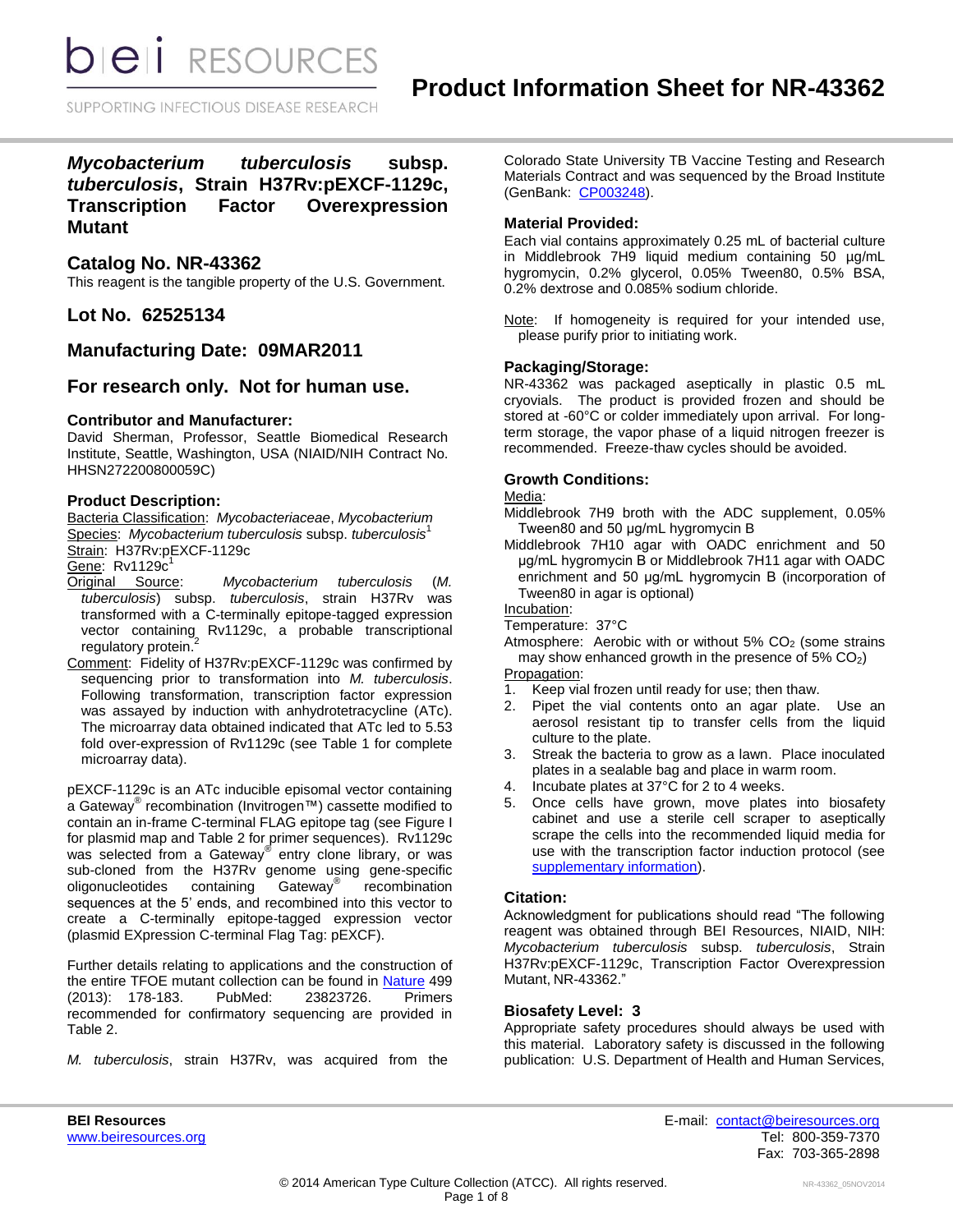*DIEI RESOURCES* 

SUPPORTING INFECTIOUS DISEASE RESEARCH

Public Health Service, Centers for Disease Control and Prevention, and National Institutes of Health. Biosafety in Microbiological and Biomedical Laboratories. 5th ed. Washington, DC: U.S. Government Printing Office, 2009; see [www.cdc.gov/biosafety/publications/bmbl5/index.htm.](http://www.cdc.gov/biosafety/publications/bmbl5/index.htm)

#### **Disclaimers:**

You are authorized to use this product for research use only. It is not intended for human use.

Use of this product is subject to the terms and conditions of the BEI Resources Material Transfer Agreement (MTA). The MTA is available on our Web site at [www.beiresources.org.](http://www.beiresources.org/)

While BEI Resources uses reasonable efforts to include accurate and up-to-date information on this product sheet, neither ATCC<sup>®</sup> nor the U.S. Government makes any warranties or representations as to its accuracy. Citations from scientific literature and patents are provided for informational purposes only. Neither  $\tt{ATCC}^{\circledR}$  nor the U.S. Government warrants that such information has been confirmed to be accurate.

This product is sent with the condition that you are responsible for its safe storage, handling, use and disposal. ATCC<sup>®</sup> and the U.S. Government are not liable for any damages or injuries arising from receipt and/or use of this product. While reasonable effort is made to ensure authenticity and reliability of materials on deposit, the U.S. Government, ATCC®, their suppliers and contributors to BEI

Resources are not liable for damages arising from the misidentification or misrepresentation of products.

## **Use Restrictions:**

**This material is distributed for internal research, noncommercial purposes only.** This material, its product or its derivatives may not be distributed to third parties. Except as performed under a U.S. Government contract, individuals contemplating commercial use of the material, its products or its derivatives must contact the contributor to determine if a license is required. U.S. Government contractors may need a license before first commercial sale.

#### **References:**

- 1. TubercuList: [Rv1129c](http://tuberculist.epfl.ch/quicksearch.php?gene+name=Rv1129c)
- 2. Galagan, J. E., et al., "The *Mycobacterium tuberculosis* Regulatory Network and Hypoxia." Nature 499 (2013): 178-183. PubMed: 23823726.
- 3. Sherman, D., Personal Communication.<br>4. Rustad, T. R.. et al. "Mapning and I
- Rustad, T. R., et al. "Mapping and Manipulating the *Mycobacterium tuberculosis* Transcriptome using a Transcription Factor Overexpression-Derived Regulatory Network." Genome Res. *In press*.
- 5. Minch, K. J., et al. "The DNA Binding Network of *Mycobacterium tuberculosis*." Nature Comm. *In press.*

ATCC $^{\circ}$  is a trademark of the American Type Culture Collection.



#### **Table 1: Transcription Factor Overexpression Mutant Microarray Data<sup>1</sup>**

| <b>NR</b><br>Number | <b>Strain Description</b> | Rv<br>Number   | Basal level of<br>Transcription<br>Factor Expression <sup>2,3</sup> | Induced Level of<br>Transcription<br>Factor Expression <sup>2-4</sup> | Fold<br>Change $5,6$ |
|---------------------|---------------------------|----------------|---------------------------------------------------------------------|-----------------------------------------------------------------------|----------------------|
| NR-43288            | H37Rv:pEXCF-0019c         | Rv0019c        | 13.24                                                               | 14.42                                                                 | 1.18                 |
| NR-43289            | H37Rv:pEXCF-0020c         | Rv0020c        | 13.85                                                               | 14.55                                                                 | 0.70                 |
| NR-43290            | H37Rv:pEXCF-0022c         | Rv0022c        | 7.56                                                                | 14.42                                                                 | 6.86                 |
| NR-43291            | H37Rv:pEXCF-0023          | Rv0023         | 10.70                                                               | 14.86                                                                 | 4.16                 |
| NR-43292            | H37Rv:pEXCF-0038          | Rv0038         | 13.15                                                               | 14.37                                                                 | 1.22                 |
| NR-43293            | H37Rv:pEXCF-0042c         | Rv0042c        | 13.20                                                               | 14.61                                                                 | 1.41                 |
| NR-43294            | H37Rv:pEXCF-0043c         | Rv0043c        | 12.03                                                               | 14.77                                                                 | 2.74                 |
| NR-43295            | H37Rv:pEXCF-0047c         | Rv0047c        | 12.41                                                               | 14.97                                                                 | 2.56                 |
| NR-43296            | H37Rv:pEXCF-0054          | Rv0054         | 14.05                                                               | 14.75                                                                 | 0.70                 |
| NR-43297            | H37Rv:pEXCF-0067c         | Rv0067c        | 9.91                                                                | 13.96                                                                 | 4.05                 |
| NR-43298            | H37Rv:pEXCF-0078          | Rv0078         | 10.01                                                               | 13.53                                                                 | 3.52                 |
| NR-43299            | H37Rv:pEXCF-0081          | Rv0081         | 12.28                                                               | 15.22                                                                 | 2.94                 |
| NR-43300            | H37Rv:pEXCF-0117          | Rv0117         | 10.07                                                               | 14.76                                                                 | 4.69                 |
| NR-43301            | H37Rv:pEXCF-0135c         | <b>Rv0135c</b> | 12.41                                                               | 14.70                                                                 | 2.30                 |
| NR-43302            | H37Rv:pEXCF-0144          | Rv0144         | 13.87                                                               | 14.70                                                                 | 0.83                 |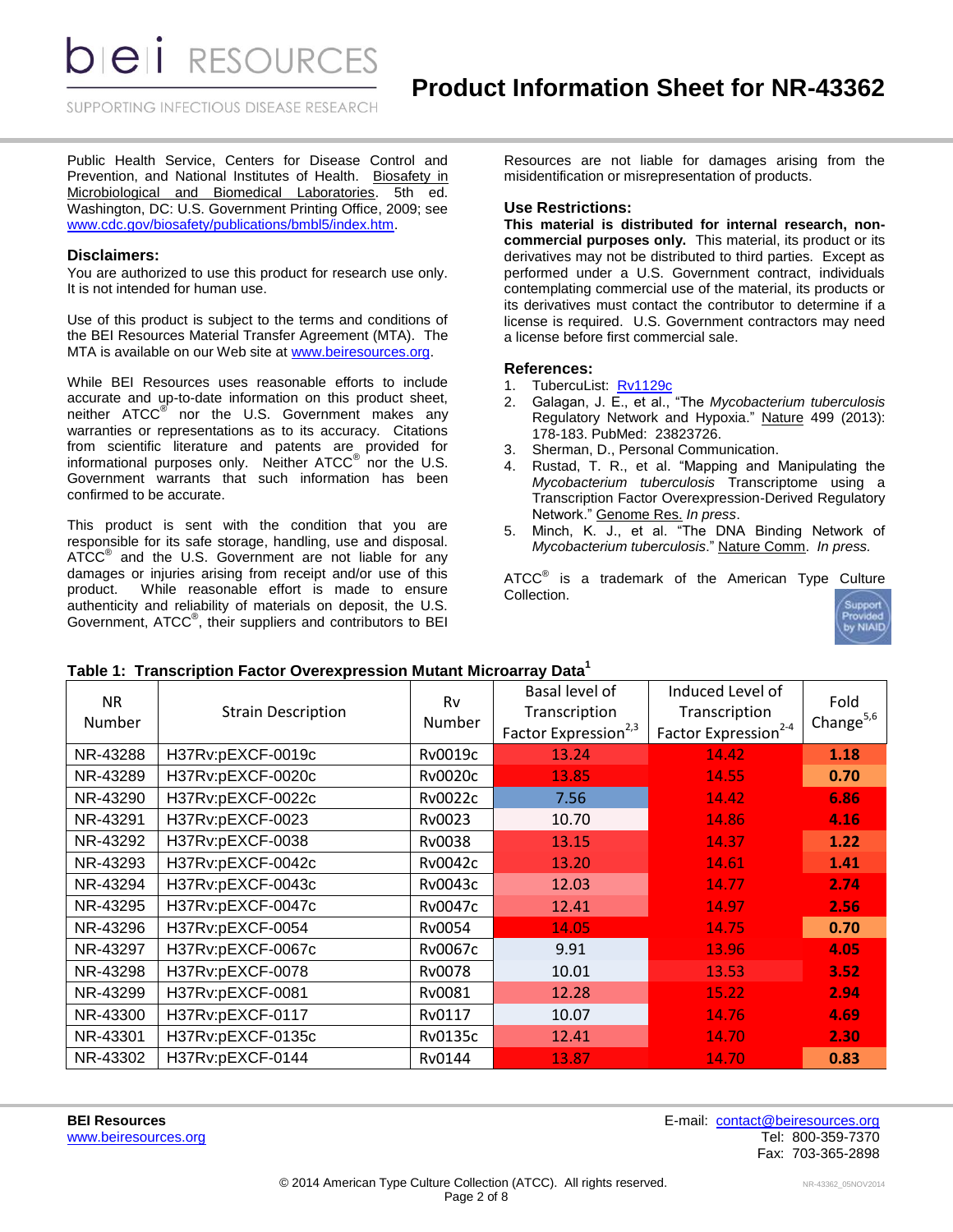# **Product Information Sheet for NR-43362**

SUPPORTING INFECTIOUS DISEASE RESEARCH

| <b>NR</b><br>Number | <b>Strain Description</b> | Basal level of<br>Rv<br>Transcription<br>Number<br>Factor Expression <sup>2,3</sup> |       | Induced Level of<br>Transcription<br>Factor Expression <sup>2-4</sup> | Fold<br>Change $5,6$ |
|---------------------|---------------------------|-------------------------------------------------------------------------------------|-------|-----------------------------------------------------------------------|----------------------|
| NR-43303            | H37Rv:pEXCF-0158          | <b>Rv0158</b>                                                                       | 11.42 | 14.40                                                                 | 2.98                 |
| NR-43304            | H37Rv:pEXCF-0165c         | <b>Rv0165c</b>                                                                      | 11.82 | 15.53                                                                 | 3.72                 |
| NR-43305            | H37Rv:pEXCF-0182c         | <b>Rv0182c</b>                                                                      | 12.14 | 14.51                                                                 | 2.37                 |
| NR-43306            | H37Rv:pEXCF-0195          | Rv0195                                                                              | 7.55  | 13.61                                                                 | 6.05                 |
| NR-43307            | H37Rv:pEXCF-0212c         | Rv0212c                                                                             | 10.27 | 14.79                                                                 | 4.52                 |
| NR-43308            | H37Rv:pEXCF-0232          | Rv0232                                                                              | 12.81 | 15.03                                                                 | 2.22                 |
| NR-43309            | H37Rv:pEXCF-0238          | <b>Rv0238</b>                                                                       | 12.49 | 14.33                                                                 | 1.84                 |
| NR-43310            | H37Rv:pEXCF-0260c         | <b>Rv0260c</b>                                                                      | 7.31  | 13.37                                                                 | 6.07                 |
| NR-43311            | H37Rv:pEXCF-0273c         | <b>Rv0273c</b>                                                                      | 11.06 | 14.31                                                                 | 3.26                 |
| NR-43312            | H37Rv:pEXCF-0275c         | <b>Rv0275c</b>                                                                      | 11.93 | 14.27                                                                 | 2.33                 |
| NR-43313            | H37Rv:pEXCF-0302          | Rv0302                                                                              | 12.65 | 14.42                                                                 | 1.78                 |
| NR-43314            | H37Rv:pEXCF-0324          | Rv0324                                                                              | 9.98  | 14.68                                                                 | 4.70                 |
| NR-43315            | H37Rv:pEXCF-0328          | <b>Rv0328</b>                                                                       | 11.39 | 14.59                                                                 | 3.19                 |
| NR-43316            | H37Rv:pEXCF-0330c         | Rv0330c                                                                             | 9.08  | 14.49                                                                 | 5.41                 |
| NR-43317            | H37Rv:pEXCF-0339c         | Rv0339c                                                                             | 10.30 | 14.07                                                                 | 3.77                 |
| NR-43318            | H37Rv:pEXCF-0348          | Rv0348                                                                              | 9.83  | 13.68                                                                 | 3.85                 |
| NR-43319            | H37Rv:pEXCF-0353          | Rv0353                                                                              | 13.79 | 14.80                                                                 | 1.01                 |
| NR-43320            | H37Rv:pEXCF-0377          | Rv0377                                                                              | 10.02 | 14.11                                                                 | 4.10                 |
| NR-43321            | H37Rv:pEXCF-0445c         | <b>Rv0445c</b>                                                                      | 13.01 | 14.87                                                                 | 1.86                 |
| NR-43322            | H37Rv:pEXCF-0452          | Rv0452                                                                              | 11.18 | 14.96                                                                 | 3.78                 |
| NR-43323            | H37Rv:pEXCF-0465c         | <b>Rv0465c</b>                                                                      | 10.55 | 14.19                                                                 | 3.63                 |
| NR-43324            | H37Rv:pEXCF-0472c         | <b>Rv0472c</b>                                                                      | 13.10 | 14.93                                                                 | 1.82                 |
| NR-43325            | H37Rv:pEXCF-0474          | Rv0474                                                                              | 12.74 | 14.91                                                                 | 2.16                 |
| NR-43326            | H37Rv:pEXCF-0485          | Rv0485                                                                              | 13.52 | 14.55                                                                 | 1.04                 |
| NR-43327            | H37Rv:pEXCF-0491          | Rv0491                                                                              | 13.58 | 14.47                                                                 | 0.88                 |
| NR-43328            | H37Rv:pEXCF-0494          | Rv0494                                                                              | 8.60  | 14.28                                                                 | 5.68                 |
| NR-43329            | H37Rv:pEXCF-0576          | Rv0576                                                                              | 12.03 | 14.98                                                                 | 2.95                 |
| NR-43330            | H37Rv:pEXCF-0586          | <b>Rv0586</b>                                                                       | 12.67 | 14.67                                                                 | 2.00                 |
| NR-43331            | H37Rv:pEXCF-0599c         | Rv0599c                                                                             | 13.25 | 14.85                                                                 | 1.59                 |
| NR-43332            | H37Rv:pEXCF-0602c         | Rv0602c                                                                             | 7.77  | 14.75                                                                 | 6.99                 |
| NR-43333            | H37Rv:pEXCF-0608          | Rv0608                                                                              | 13.63 | 14.97                                                                 | 1.35                 |
| NR-43334            | H37Rv:pEXCF-0623          | Rv0623                                                                              | 12.69 | 15.08                                                                 | 2.39                 |
| NR-43335            | H37Rv:pEXCF-0653c         | Rv0653c                                                                             | 9.61  | 14.01                                                                 | 4.40                 |
| NR-43336            | H37Rv:pEXCF-0674          | Rv0674                                                                              | 11.20 | 14.70                                                                 | 3.50                 |
| NR-43337            | H37Rv:pEXCF-0678          | Rv0678                                                                              | 10.55 | 14.67                                                                 | 4.13                 |
| NR-43338            | H37Rv:pEXCF-0681          | Rv0681                                                                              | 13.29 | 14.43                                                                 | 1.13                 |
| NR-43339            | H37Rv:pEXCF-0691c         | Rv0691c                                                                             | 8.33  | 14.75                                                                 | 6.42                 |
| NR-43340            | H37Rv:pEXCF-0735          | Rv0735                                                                              | 10.13 | 14.94                                                                 | 4.81                 |
| NR-43341            | H37Rv:pEXCF-0737          | Rv0737                                                                              | 9.87  | 14.74                                                                 | 4.87                 |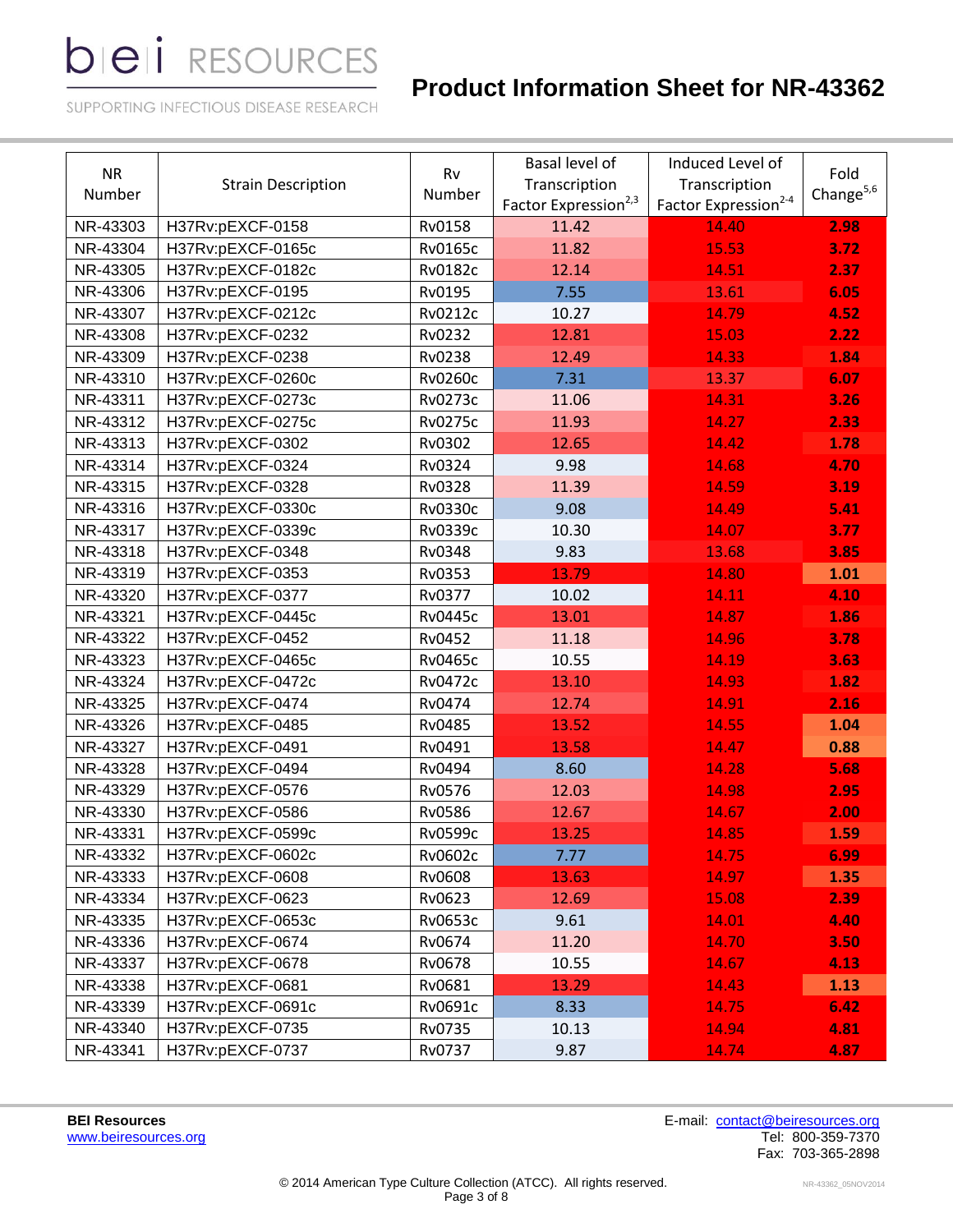# **Product Information Sheet for NR-43362**

SUPPORTING INFECTIOUS DISEASE RESEARCH

| <b>NR</b><br>Number | <b>Strain Description</b> | Rv<br>Number   | Basal level of<br>Transcription<br>Factor Expression <sup>2,3</sup> | Induced Level of<br>Transcription<br>Factor Expression <sup>2-4</sup> | Fold<br>Change $5,6$ |
|---------------------|---------------------------|----------------|---------------------------------------------------------------------|-----------------------------------------------------------------------|----------------------|
| NR-43342            | H37Rv:pEXCF-0744c         | Rv0744c        | 11.82                                                               | 15.07                                                                 | 3.25                 |
| NR-43344            | H37Rv:pEXCF-0757          | Rv0757         | 13.30                                                               | 14.68                                                                 | 1.38                 |
| NR-43345            | H37Rv:pEXCF-0767c         | Rv0767c        | 8.76                                                                | 14.54                                                                 | 5.78                 |
| NR-43346            | H37Rv:pEXCF-0792c         | Rv0792c        | 10.51                                                               | 14.52                                                                 | 4.01                 |
| NR-43347            | H37Rv:pEXCF-0818          | Rv0818         | 13.42                                                               | 14.75                                                                 | 1.33                 |
| NR-43348            | H37Rv:pEXCF-0821c         | Rv0821c        | 13.70                                                               | 14.77                                                                 | 1.07                 |
| NR-43349            | H37Rv:pEXCF-0823c         | Rv0823c        | 13.99                                                               | 14.85                                                                 | 0.86                 |
| NR-43350            | H37Rv:pEXCF-0827c         | <b>Rv0827c</b> | 9.56                                                                | 14.86                                                                 | 5.30                 |
| NR-43351            | H37Rv:pEXCF-0844c         | <b>Rv0844c</b> | 12.83                                                               | 14.60                                                                 | 1.77                 |
| NR-43352            | H37Rv:pEXCF-0880          | <b>Rv0880</b>  | 12.15                                                               | 14.82                                                                 | 2.67                 |
| NR-43353            | H37Rv:pEXCF-0891c         | Rv0891c        | 12.05                                                               | 14.61                                                                 | 2.56                 |
| NR-43354            | H37Rv:pEXCF-0894          | Rv0894         | 8.23                                                                | 14.71                                                                 | 6.48                 |
| NR-43355            | H37Rv:pEXCF-0903c         | Rv0903c        | 13.27                                                               | 14.28                                                                 | 1.01                 |
| NR-43356            | H37Rv:pEXCF-0967          | Rv0967         | 12.22                                                               | 14.99                                                                 | 2.78                 |
| NR-43357            | H37Rv:pEXCF-0981          | Rv0981         | 12.79                                                               | 14.55                                                                 | 1.76                 |
| NR-43358            | H37Rv:pEXCF-1019          | Rv1019         | 12.41                                                               | 14.63                                                                 | 2.22                 |
| NR-43359            | H37Rv:pEXCF-1027c         | Rv1027c        | 9.62                                                                | 14.44                                                                 | 4.82                 |
| NR-43360            | H37Rv:pEXCF-1033c         | Rv1033c        | 10.49                                                               | 14.54                                                                 | 4.05                 |
| NR-43361            | H37Rv:pEXCF-1049          | Rv1049         | 10.83                                                               | 15.43                                                                 | 4.59                 |
| NR-43362            | H37Rv:pEXCF-1129c         | <b>Rv1129c</b> | 8.72                                                                | 14.25                                                                 | 5.53                 |
| NR-43363            | H37Rv:pEXCF-1151c         | <b>Rv1151c</b> | 11.17                                                               | 14.43                                                                 | 3.25                 |
| NR-43364            | H37Rv:pEXCF-1152          | Rv1152         | 11.93                                                               | 14.86                                                                 | 2.93                 |
| NR-43365            | H37Rv:pEXCF-1167c         | Rv1167c        | 12.52                                                               | 15.07                                                                 | 2.55                 |
| NR-43366            | H37Rv:pEXCF-1176c         | <b>Rv1176c</b> | 10.68                                                               | 14.52                                                                 | 3.84                 |
| NR-43367            | H37Rv:pEXCF-1186c         | <b>Rv1186c</b> | 10.86                                                               | 14.58                                                                 | 3.72                 |
| NR-43368            | H37Rv:pEXCF-1189          | Rv1189         | 8.41                                                                | 14.12                                                                 | 5.71                 |
| NR-43369            | H37Rv:pEXCF-1219c         | Rv1219c        | 10.02                                                               | 15.09                                                                 | 5.07                 |
| NR-43370            | H37Rv:pEXCF-1221          | Rv1221         | 13.79                                                               | 14.78                                                                 | 0.99                 |
| NR-43371            | H37Rv:pEXCF-1255c         | <b>Rv1255c</b> | 9.81                                                                | 14.49                                                                 | 4.68                 |
| NR-43372            | H37Rv:pEXCF-1267c         | Rv1267c        | 9.07                                                                | 14.82                                                                 | 5.75                 |
| NR-43373            | H37Rv:pEXCF-1287          | Rv1287         | 11.94                                                               | 15.03                                                                 | 3.09                 |
| NR-43374            | H37Rv:pEXCF-1332          | Rv1332         | 13.36                                                               | 14.68                                                                 | 1.32                 |
| NR-43375            | H37Rv:pEXCF-1353c         | Rv1353c        | 8.53                                                                | 13.11                                                                 | 4.59                 |
| NR-43376            | H37Rv:pEXCF-1358          | Rv1358         | 7.47                                                                | 13.17                                                                 | 5.71                 |
| NR-43377            | H37Rv:pEXCF-1359          | Rv1359         | 8.73                                                                | 14.81                                                                 | 6.09                 |
| NR-43378            | H37Rv:pEXCF-1379          | Rv1379         | 12.87                                                               | 15.06                                                                 | 2.19                 |
| NR-43379            | H37Rv:pEXCF-1395          | Rv1395         | 8.96                                                                | 14.55                                                                 | 5.59                 |
| NR-43380            | H37Rv:pEXCF-1404          | Rv1404         | 13.35                                                               | 14.77                                                                 | 1.41                 |
| NR-43381            | H37Rv:pEXCF-1423          | Rv1423         | 13.08                                                               | 14.45                                                                 | 1.37                 |

[www.beiresources.org](http://www.beiresources.org/)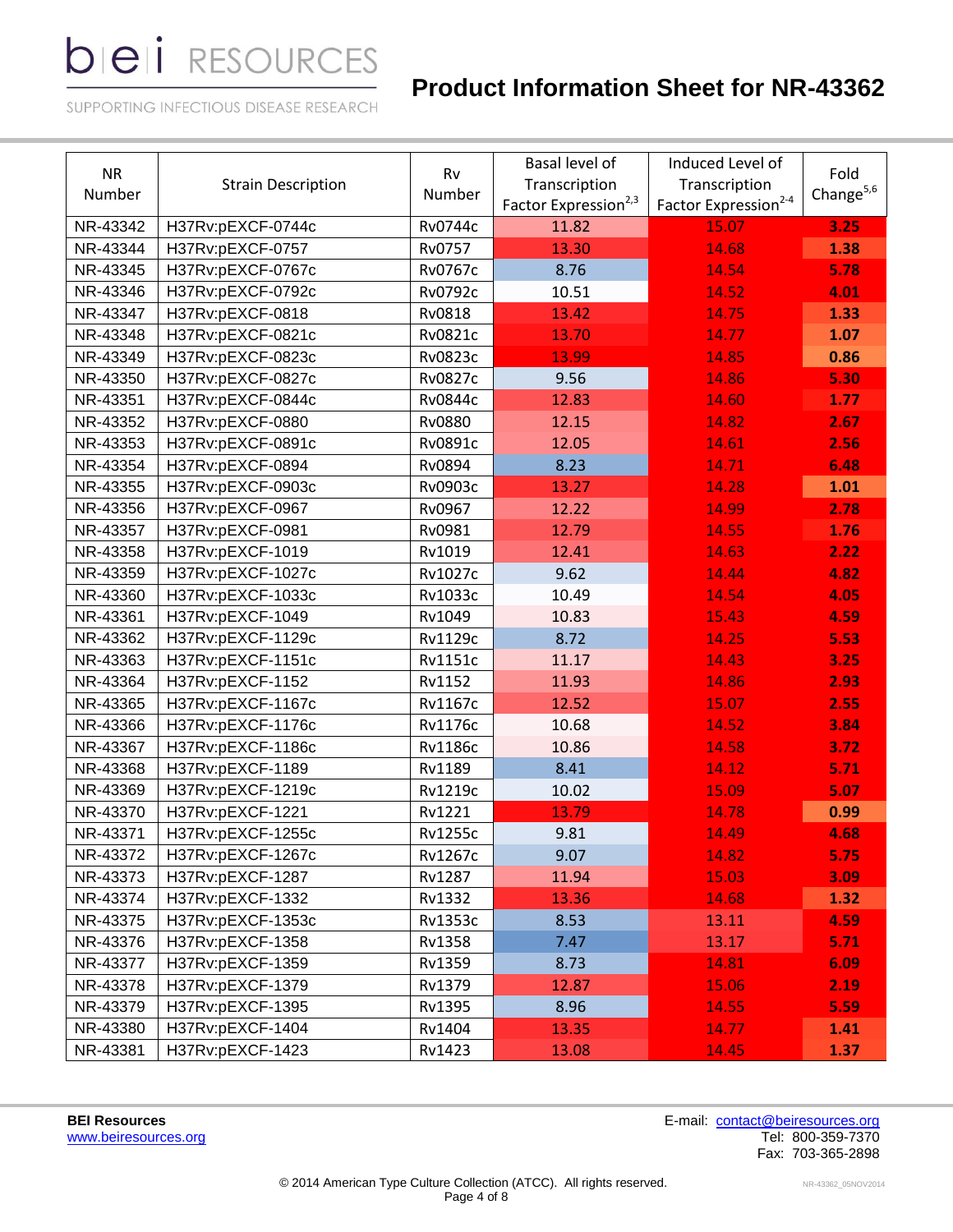# **Product Information Sheet for NR-43362**

SUPPORTING INFECTIOUS DISEASE RESEARCH

| <b>NR</b><br>Number | <b>Strain Description</b> | Rv<br>Number   | Basal level of<br>Transcription<br>Factor Expression <sup>2,3</sup> | Induced Level of<br>Transcription<br>Factor Expression <sup>2-4</sup> | Fold<br>Change $5,6$ |
|---------------------|---------------------------|----------------|---------------------------------------------------------------------|-----------------------------------------------------------------------|----------------------|
| NR-43382            | H37Rv:pEXCF-1453          | Rv1453         | 8.84                                                                | 14.04                                                                 | 5.19                 |
| NR-43383            | H37Rv:pEXCF-1460          | Rv1460         | 11.78                                                               | 14.76                                                                 | 2.98                 |
| NR-43384            | H37Rv:pEXCF-1473A         | <b>Rv1473A</b> | 11.29                                                               | 14.19                                                                 | 2.89                 |
| NR-43385            | H37Rv:pEXCF-1474c         | <b>Rv1474c</b> | 12.63                                                               | 14.77                                                                 | 2.14                 |
| NR-43386            | H37Rv:pEXCF-1556          | Rv1556         | 11.01                                                               | 14.05                                                                 | 3.04                 |
| NR-43387            | H37Rv:pEXCF-1560          | Rv1560         | 12.55                                                               | 14.62                                                                 | 2.07                 |
| NR-43388            | H37Rv:pEXCF-1626          | Rv1626         | 14.23                                                               | 14.27                                                                 | 0.04                 |
| NR-43389            | H37Rv:pEXCF-1657          | Rv1657         | 10.38                                                               | 14.26                                                                 | 3.87                 |
| NR-43390            | H37Rv:pEXCF-1674c         | Rv1674c        | 7.62                                                                | 13.35                                                                 | 5.73                 |
| NR-43391            | H37Rv:pEXCF-1675c         | <b>Rv1675c</b> | 7.86                                                                | 13.63                                                                 | 5.77                 |
| NR-43392            | H37Rv:pEXCF-1719          | Rv1719         | 10.43                                                               | 14.42                                                                 | 3.99                 |
| NR-43393            | H37Rv:pEXCF-1725c         | <b>Rv1725c</b> | 9.02                                                                | 14.55                                                                 | 5.53                 |
| NR-43394            | H37Rv:pEXCF-1740          | Rv1740         | 11.42                                                               | 14.79                                                                 | 3.37                 |
| NR-43395            | H37Rv:pEXCF-1773c         | <b>Rv1773c</b> | 9.15                                                                | 14.32                                                                 | 5.18                 |
| NR-43396            | H37Rv:pEXCF-1776c         | <b>Rv1776c</b> | 8.57                                                                | 13.77                                                                 | 5.19                 |
| NR-43397            | H37Rv:pEXCF-1816          | Rv1816         | 13.08                                                               | 14.92                                                                 | 1.84                 |
| NR-43398            | H37Rv:pEXCF-1828          | <b>Rv1828</b>  | 13.92                                                               | 14.48                                                                 | 0.56                 |
| NR-43399            | H37Rv:pEXCF-1830          | Rv1830         | 14.02                                                               | 14.15                                                                 | 0.13                 |
| NR-43400            | H37Rv:pEXCF-1846c         | <b>Rv1846c</b> | 14.12                                                               | 14.33                                                                 | 0.21                 |
| NR-43401            | H37Rv:pEXCF-1909c         | Rv1909c        | 11.70                                                               | 15.03                                                                 | 3.32                 |
| NR-43402            | H37Rv:pEXCF-1931c         | Rv1931c        | 8.23                                                                | 13.28                                                                 | 5.05                 |
| NR-43403            | H37Rv:pEXCF-1956          | Rv1956         | 12.09                                                               | 14.72                                                                 | 2.63                 |
| NR-43404            | H37Rv:pEXCF-1960c         | <b>Rv1960c</b> | 11.57                                                               | 14.52                                                                 | 2.95                 |
| NR-43405            | H37Rv:pEXCF-1963c         | Rv1963c        | 10.33                                                               | 14.54                                                                 | 4.22                 |
| NR-43406            | H37Rv:pEXCF-1985c         | <b>Rv1985c</b> | 9.56                                                                | 14.64                                                                 | 5.07                 |
| NR-43407            | H37Rv:pEXCF-1990c         | <b>Rv1990c</b> | 11.28                                                               | 14.18                                                                 | 2.90                 |
| NR-43408            | H37Rv:pEXCF-1994c         | Rv1994c        | 12.02                                                               | 14.45                                                                 | 2.43                 |
| NR-43409            | H37Rv:pEXCF-2009          | Rv2009         | 13.97                                                               | 14.50                                                                 | 0.53                 |
| NR-43410            | H37Rv:pEXCF-2011c         | Rv2011c        | 9.12                                                                | 13.84                                                                 | 4.72                 |
| NR-43411            | H37Rv:pEXCF-2017          | Rv2017         | 10.89                                                               | 14.00                                                                 | 3.10                 |
| NR-43412            | H37Rv:pEXCF-2021c         | Rv2021c        | 12.21                                                               | 14.56                                                                 | 2.35                 |
| NR-43413            | H37Rv:pEXCF-2034          | Rv2034         | 10.76                                                               | 14.63                                                                 | 3.86                 |
| NR-43414            | H37Rv:pEXCF-2069          | Rv2069         | 13.32                                                               | 14.65                                                                 | 1.33                 |
| NR-43415            | H37Rv:pEXCF-2160A         | <b>Rv2160A</b> | 13.35                                                               | 14.96                                                                 | 1.61                 |
| NR-43416            | H37Rv:pEXCF-2160c         | <b>Rv2160c</b> | 12.98                                                               | 14.77                                                                 | 1.79                 |
| NR-43417            | H37Rv:pEXCF-2175c         | <b>Rv2175c</b> | 11.50                                                               | 14.80                                                                 | 3.30                 |
| NR-43418            | H37Rv:pEXCF-2242          | Rv2242         | 11.54                                                               | 14.49                                                                 | 2.95                 |
| NR-43419            | H37Rv:pEXCF-2250c         | <b>Rv2250c</b> | 8.56                                                                | 14.22                                                                 | 5.65                 |
| NR-43420            | H37Rv:pEXCF-2258c         | <b>Rv2258c</b> | 13.46                                                               | 14.54                                                                 | 1.09                 |

[www.beiresources.org](http://www.beiresources.org/)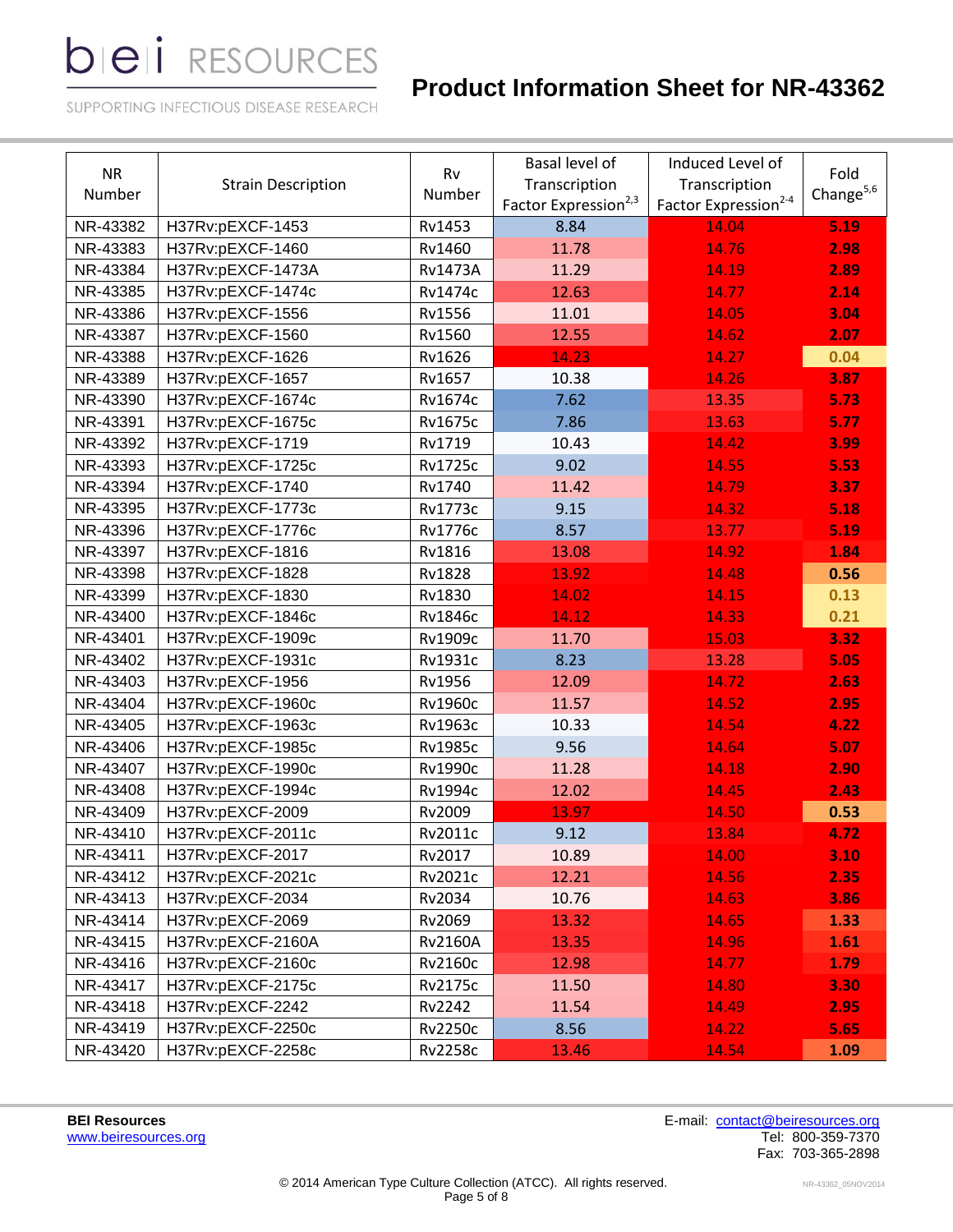# **Product Information Sheet for NR-43362**

SUPPORTING INFECTIOUS DISEASE RESEARCH

| <b>NR</b><br>Number | <b>Strain Description</b> | Rv<br>Number   | Basal level of<br>Transcription<br>Factor Expression <sup>2,3</sup> | Induced Level of<br>Transcription<br>Factor Expression <sup>2-4</sup> | Fold<br>Change $5,6$ |
|---------------------|---------------------------|----------------|---------------------------------------------------------------------|-----------------------------------------------------------------------|----------------------|
| NR-43421            | H37Rv:pEXCF-2282c         | <b>Rv2282c</b> | 8.83                                                                | 13.97                                                                 | 5.15                 |
| NR-43422            | H37Rv:pEXCF-2324          | Rv2324         | 9.82                                                                | 14.58                                                                 | 4.76                 |
| NR-43423            | H37Rv:pEXCF-2359          | Rv2359         | 12.01                                                               | 14.93                                                                 | 2.92                 |
| NR-43424            | H37Rv:pEXCF-2374c         | Rv2374c        | 13.08                                                               | 15.11                                                                 | 2.04                 |
| NR-43425            | H37Rv:pEXCF-2478c         | <b>Rv2478c</b> | 10.95                                                               | 14.26                                                                 | 3.31                 |
| NR-43426            | H37Rv:pEXCF-2488c         | <b>Rv2488c</b> | 8.79                                                                | 13.61                                                                 | 4.82                 |
| NR-43427            | H37Rv:pEXCF-2506          | Rv2506         | 10.44                                                               | 14.25                                                                 | 3.82                 |
| NR-43428            | H37Rv:pEXCF-2595          | Rv2595         | 13.03                                                               | 14.72                                                                 | 1.69                 |
| NR-43429            | H37Rv:pEXCF-2621c         | Rv2621c        | 11.35                                                               | 14.56                                                                 | 3.20                 |
| NR-43430            | H37Rv:pEXCF-2640c         | <b>Rv2640c</b> | 12.09                                                               | 12.82                                                                 | 0.73                 |
| NR-43431            | H37Rv:pEXCF-2642          | Rv2642         | 10.90                                                               | 14.81                                                                 | 3.90                 |
| NR-43432            | H37Rv:pEXCF-2703          | Rv2703         | 14.20                                                               | 15.14                                                                 | 0.94                 |
| NR-43433            | H37Rv:pEXCF-2710          | Rv2710         | 14.12                                                               | 14.80                                                                 | 0.68                 |
| NR-43434            | H37Rv:pEXCF-2711          | Rv2711         | 13.77                                                               | 14.96                                                                 | 1.20                 |
| NR-43435            | H37Rv:pEXCF-2720          | Rv2720         | 13.53                                                               | 14.69                                                                 | 1.16                 |
| NR-43436            | H37Rv:pEXCF-2745c         | <b>Rv2745c</b> | 14.36                                                               | 15.25                                                                 | 0.90                 |
| NR-43437            | H37Rv:pEXCF-2760c         | <b>Rv2760c</b> | 10.48                                                               | 14.88                                                                 | 4.41                 |
| NR-43438            | H37Rv:pEXCF-2779c         | Rv2779c        | 10.94                                                               | 14.69                                                                 | 3.74                 |
| NR-43439            | H37Rv:pEXCF-2788          | <b>Rv2788</b>  | 11.85                                                               | 14.44                                                                 | 2.59                 |
| NR-43440            | H37Rv:pEXCF-2827c         | <b>Rv2827c</b> | 11.06                                                               | 14.74                                                                 | 3.68                 |
| NR-43441            | H37Rv:pEXCF-2884          | Rv2884         | 10.47                                                               | 14.54                                                                 | 4.07                 |
| NR-43442            | H37Rv:pEXCF-2887          | <b>Rv2887</b>  | 11.88                                                               | 14.69                                                                 | 2.81                 |
| NR-43443            | H37Rv:pEXCF-2912c         | <b>Rv2912c</b> | 10.84                                                               | 14.14                                                                 | 3.30                 |
| NR-43444            | H37Rv:pEXCF-2986c         | <b>Rv2986c</b> | 14.58                                                               | 15.15                                                                 | 0.57                 |
| NR-43445            | H37Rv:pEXCF-2989          | Rv2989         | 13.18                                                               | 14.96                                                                 | 1.78                 |
| NR-43446            | H37Rv:pEXCF-3050c         | Rv3050c        | 13.91                                                               | 14.87                                                                 | 0.95                 |
| NR-43447            | H37Rv:pEXCF-3055          | Rv3055         | 10.63                                                               | 14.55                                                                 | 3.92                 |
| NR-43448            | H37Rv:pEXCF-3058c         | Rv3058c        | 13.29                                                               | 14.93                                                                 | 1.64                 |
| NR-43449            | H37Rv:pEXCF-3060c         | Rv3060c        | 11.43                                                               | 14.28                                                                 | 2.85                 |
| NR-43450            | H37Rv:pEXCF-3066          | Rv3066         | 9.54                                                                | 14.55                                                                 | 5.01                 |
| NR-43451            | H37Rv:pEXCF-3082c         | Rv3082c        | 8.12                                                                | 13.83                                                                 | 5.71                 |
| NR-43452            | H37Rv:pEXCF-3095          | Rv3095         | 12.60                                                               | 14.92                                                                 | 2.32                 |
| NR-43453            | H37Rv:pEXCF-3124          | Rv3124         | 8.30                                                                | 14.58                                                                 | 6.28                 |
| NR-43454            | H37Rv:pEXNF-3133c         | Rv3133c        | 12.20                                                               | 14.68                                                                 | 2.48                 |
| NR-43455            | H37Rv:pEXCF-3143          | Rv3143         | 11.32                                                               | 14.66                                                                 | 3.34                 |
| NR-43456            | H37Rv:pEXCF-3160c         | Rv3160c        | 11.99                                                               | 14.93                                                                 | 2.94                 |
| NR-43457            | H37Rv:pEXCF-3167c         | Rv3167c        | 8.07                                                                | 14.91                                                                 | 6.84                 |
| NR-43458            | H37Rv:pEXCF-3173c         | Rv3173c        | 12.88                                                               | 14.67                                                                 | 1.79                 |
| NR-43459            | H37Rv:pEXCF-3183          | Rv3183         | 8.41                                                                | 14.84                                                                 | 6.43                 |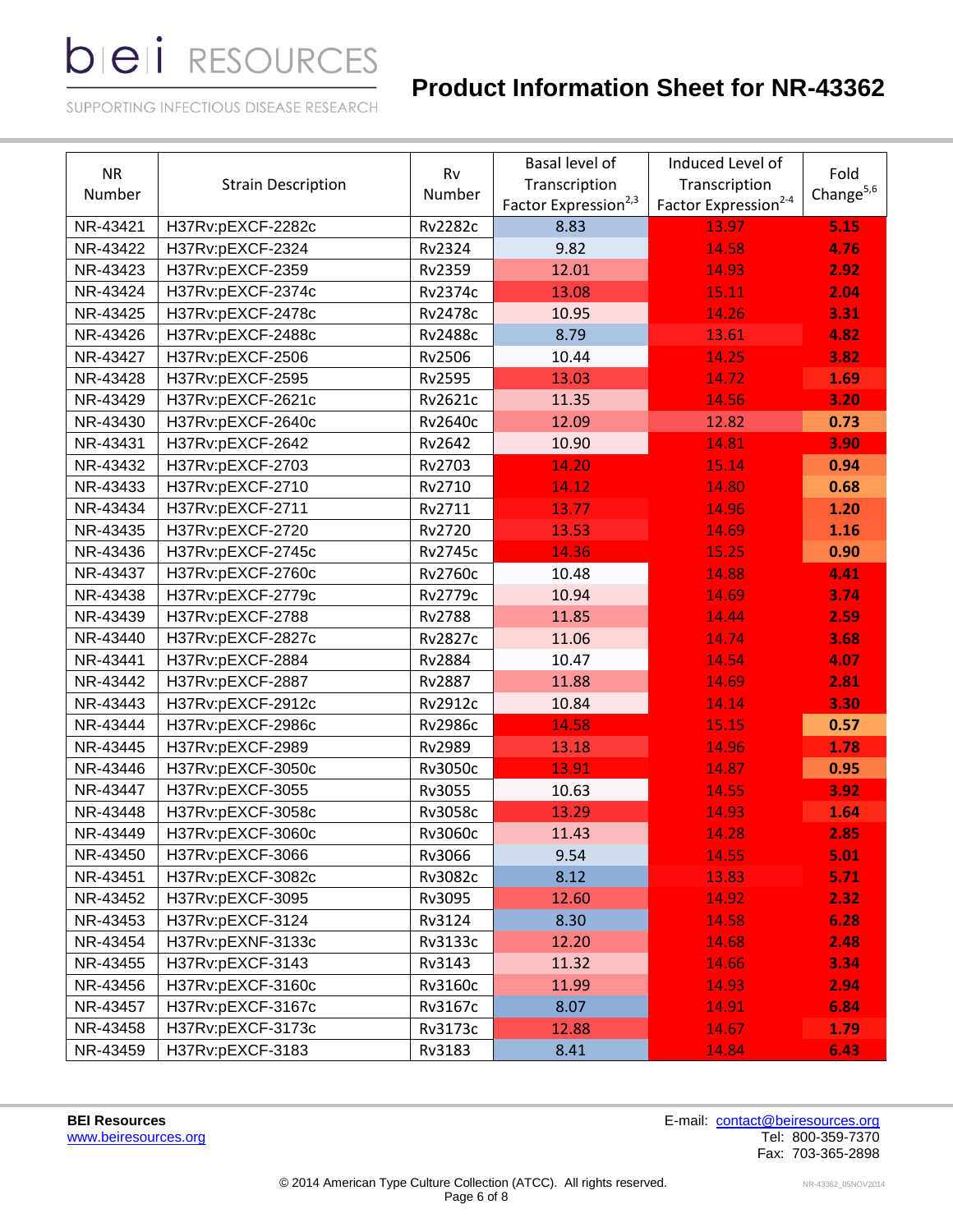# **Product Information Sheet for NR-43362**

SUPPORTING INFECTIOUS DISEASE RESEARCH

| <b>NR</b><br>Number | <b>Strain Description</b> | Rv<br>Number   | Basal level of<br>Transcription<br>Factor Expression <sup>2,3</sup> | Induced Level of<br>Transcription<br>Factor Expression <sup>2-4</sup> | Fold<br>Change $5,6$ |
|---------------------|---------------------------|----------------|---------------------------------------------------------------------|-----------------------------------------------------------------------|----------------------|
| NR-43460            | H37Rv:pEXCF-3197A         | <b>Rv3197A</b> | 11.77                                                               | 14.68                                                                 | 2.91                 |
| NR-43461            | H37Rv:pEXCF-3208          | Rv3208         | 12.74                                                               | 15.07                                                                 | 2.33                 |
| NR-43462            | H37Rv:pEXCF-3219          | Rv3219         | 14.51                                                               | 14.98                                                                 | 0.46                 |
| NR-43463            | H37Rv:pEXCF-3223c         | Rv3223c        | 13.46                                                               | 14.88                                                                 | 1.41                 |
| NR-43464            | H37Rv:pEXCF-3246c         | Rv3246c        | 14.26                                                               | 14.78                                                                 | 0.52                 |
| NR-43465            | H37Rv:pEXCF-3249c         | Rv3249c        | 13.04                                                               | 14.66                                                                 | 1.63                 |
| NR-43466            | H37Rv:pEXCF-3260c         | Rv3260c        | 14.46                                                               | 15.20                                                                 | 0.74                 |
| NR-43467            | H37Rv:pEXCF-3286c         | <b>Rv3286c</b> | 10.53                                                               | 14.43                                                                 | 3.90                 |
| NR-43468            | H37Rv:pEXCF-3291c         | Rv3291c        | 10.83                                                               | 15.02                                                                 | 4.18                 |
| NR-43469            | H37Rv:pEXCF-3295          | Rv3295         | 13.28                                                               | 14.69                                                                 | 1.41                 |
| NR-43470            | H37Rv:pEXCF-3301c         | Rv3301c        | 13.14                                                               | 14.43                                                                 | 1.29                 |
| NR-43471            | H37Rv:pEXCF-3328c         | <b>Rv3328c</b> | 11.80                                                               | 14.69                                                                 | 2.88                 |
| NR-43472            | H37Rv:pEXCF-3334          | Rv3334         | 11.43                                                               | 14.96                                                                 | 3.53                 |
| NR-43473            | H37Rv:pEXCF-3405c         | Rv3405c        | 10.23                                                               | 14.84                                                                 | 4.61                 |
| NR-43474            | H37Rv:pEXCF-3414c         | Rv3414c        | 13.61                                                               | 14.92                                                                 | 1.31                 |
| NR-43475            | H37Rv:pEXCF-3416          | Rv3416         | 12.77                                                               | 15.09                                                                 | 2.32                 |
| NR-43476            | H37Rv:pEXCF-3417c         | Rv3417c        | 13.66                                                               | 14.86                                                                 | 1.20                 |
| NR-43477            | H37Rv:pEXCF-3488          | Rv3488         | 10.08                                                               | 14.30                                                                 | 4.22                 |
| NR-43478            | H37Rv:pEXCF-3557c         | <b>Rv3557c</b> | 11.71                                                               | 14.82                                                                 | 3.10                 |
| NR-43479            | H37Rv:pEXCF-3574          | Rv3574         | 11.31                                                               | 14.67                                                                 | 3.36                 |
| NR-43480            | H37Rv:pEXCF-3583c         | Rv3583c        | 14.60                                                               | 15.10                                                                 | 0.50                 |
| NR-43481            | H37Rv:pEXCF-3597c         | Rv3597c        | 13.88                                                               | 14.83                                                                 | 0.95                 |
| NR-43482            | H37Rv:pEXCF-3676          | Rv3676         | 13.62                                                               | 15.03                                                                 | 1.41                 |
| NR-43484            | H37Rv:pEXCF-3681c         | Rv3681c        | 12.62                                                               | 12.81                                                                 | 0.19                 |
| NR-43485            | H37Rv:pEXCF-3736          | Rv3736         | 10.65                                                               | 14.56                                                                 | 3.92                 |
| NR-43486            | H37Rv:pEXCF-3744          | Rv3744         | 12.13                                                               | 14.21                                                                 | 2.08                 |
| NR-43487            | H37Rv:pEXCF-3765c         | Rv3765c        | 11.90                                                               | 14.66                                                                 | 2.76                 |
| NR-43488            | H37Rv:pEXCF-3830c         | Rv3830c        | 9.08                                                                | 13.71                                                                 | 4.63                 |
| NR-43489            | H37Rv:pEXCF-3833          | Rv3833         | 9.42                                                                | 13.88                                                                 | 4.46                 |
| NR-43490            | H37Rv:pEXCF-3840          | Rv3840         | 8.49                                                                | 14.80                                                                 | 6.31                 |
| NR-43491            | H37Rv:pEXCF-3849          | Rv3849         | 13.68                                                               | 14.60                                                                 | 0.92                 |
| NR-43492            | H37Rv:pEXCF-3852          | Rv3852         | 13.99                                                               | 14.50                                                                 | 0.52                 |
| NR-43493            | H37Rv:pEXCF-3855          | Rv3855         | 11.25                                                               | 14.53                                                                 | 3.28                 |
| NR-43494            | H37Rv:pEXCF-3862c         | Rv3862c        | 8.94                                                                | 14.34                                                                 | 5.40                 |
| NR-43495            | H37Rv:pEXCF-3911          | Rv3911         | 11.32                                                               | 14.39                                                                 | 3.07                 |

 $1$ All information in this table was provided by the depositor at the time of deposition.

 $2$ Expression values are the average from three or more microarrays in arbitrary units, log base two.

 ${}^{3}$ Level of expression:  $\blacksquare$  – high expression (log<sub>2</sub> = 14);  $\Box$  - medium expression (log<sub>2</sub> = 10.5);  $\blacksquare$  – low expression (log<sub>2</sub> = 7).<br><sup>4</sup>Induction occurred over 18 hours in the presence of 100 ng/mL ATc<br><sup>5</sup>Fo

<sup>6</sup>Fold change in expression: ■ – 4 fold change (log<sub>2</sub> = 2);■ – no change (log<sub>2</sub> = 0); ■ – 0.25 fold change (log<sub>2</sub> = -2).

[www.beiresources.org](http://www.beiresources.org/)

**BEI Resources** E-mail: [contact@beiresources.org](mailto:contact@beiresources.org) Fax: 703-365-2898